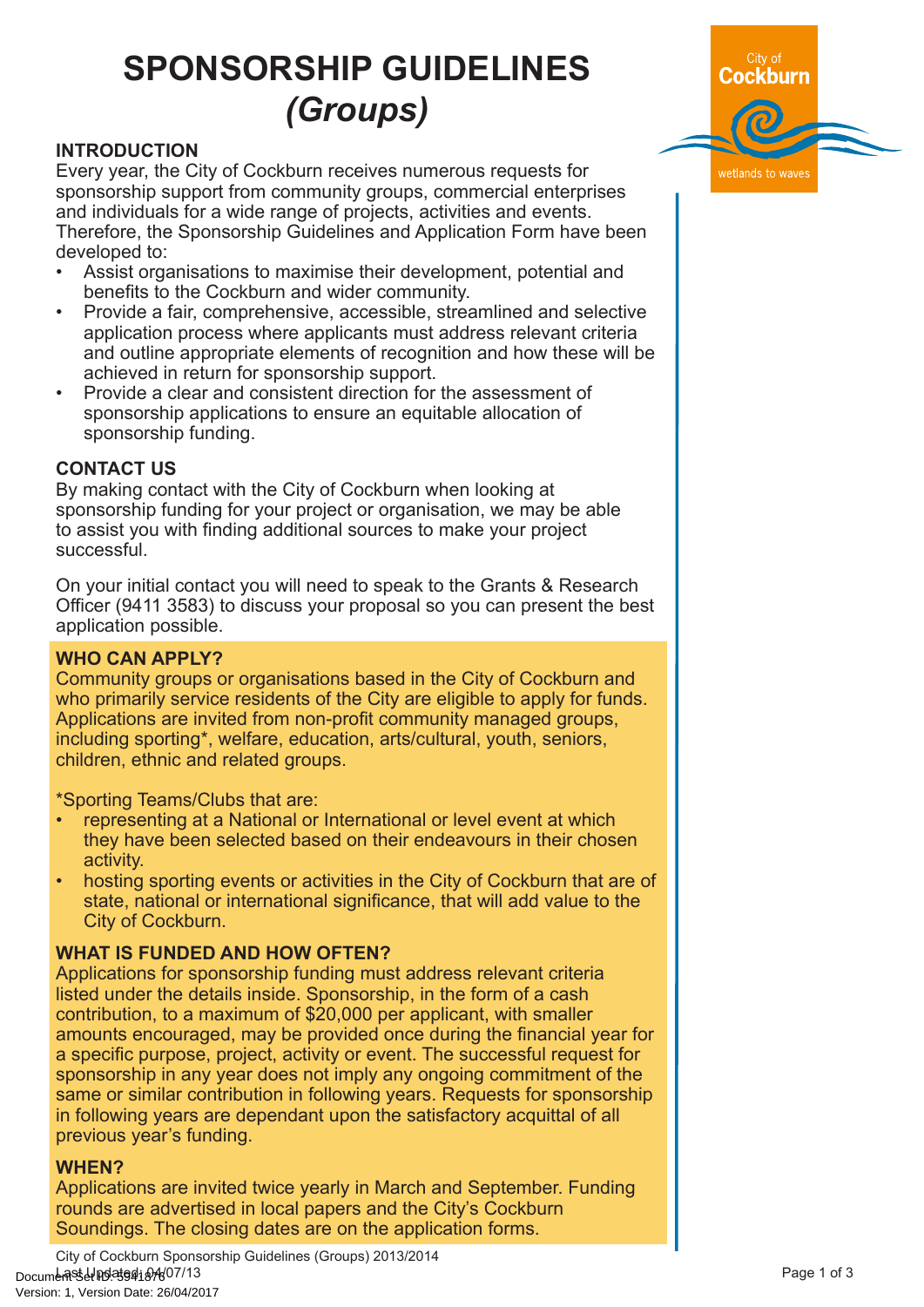# **SPONSORSHIP**

Sponsorship is an arrangement where the City of Cockburn makes a financial contribution to a group or organisation for a specific purpose, project, activity or event and, in return, the City receives public recognition for its contribution. Sponsorship creates mutually beneficial partnerships between the City and the community; it is both an opportunity to add value to the community and an investment in recognition opportunities that will advance the long term interests of the City of Cockburn and the recipient.

# **SELECTION CRITERIA**

# **Applying Group:**

- Primarily serves the residents of the City of Cockburn.
- Is well established and/or can demonstrate a high level of community support.
- Can demonstrate it is financially sound, or key persons have demonstrated ability to manage a project of the proposed type.

# **Project or Activity:**

- Will be of long-term benefit to the local community and/or City of Cockburn generally.
- Will provide brand exposure and public recognition benefits to the City of Cockburn.
- Will increase awareness and raise the profile of the City of Cockburn, in line with its desired image.
- Is located in an area that has an identified need within the City of Cockburn.
- Does not duplicate an activity already available in the local area.
- Does not run on the same date as another event in the City of Cockburn.

# **How Much?**

- The maximum amount provided to any one group will be \$20,000 per financial year, however generally sponsorship will be approved for a lesser amount.
- Applicants who are able to contribute toward the activity in cash or in-kind will be considered favourably, as will those who source funding from other sources.

# Please Note:

- Funding will not be for personal items such as uniforms, food consumables or catering costs.
- It is essential that all sponsorship applications are submitted in writing using the relevant application form.

#### In the Sponsorship Application Form you will need to provide:

- An overview and background information on the organisation.
- Details on what the proposed sponsorship funding will be used for.
- The proposed term of sponsorship.
- Information on the target market/s, expected numbers and demographics of attendees, audience, participants or members. Does it involve a large cross-section of the community? Or a particular community group?
- The level of sponsorship requested (naming rights, official sponsor etc.)
- The investment requested from the City of Cockburn, and when it will be required.
- After the initial agreed term. will the City of Cockburn have a right of refusal to a further term?
- Information on any other sponsors currently involved with the sponsorship, including total number of sponsors and each sponsor's level of involvement. If no sponsors have been secured yet, please outline your proposed sponsorship structure.
- Plans to promote and publicise the sponsorship.
- Details of branding benefits the City of Cockburn receive.
- Details of any other benefits the City of Cockburn will receive in return for support.
- Details of benefits offered to the Cockburn community. For events:
- Is it an annual event, or does it have the potential to become an annual event?
- Is it free for the public to attend? If not, what is the